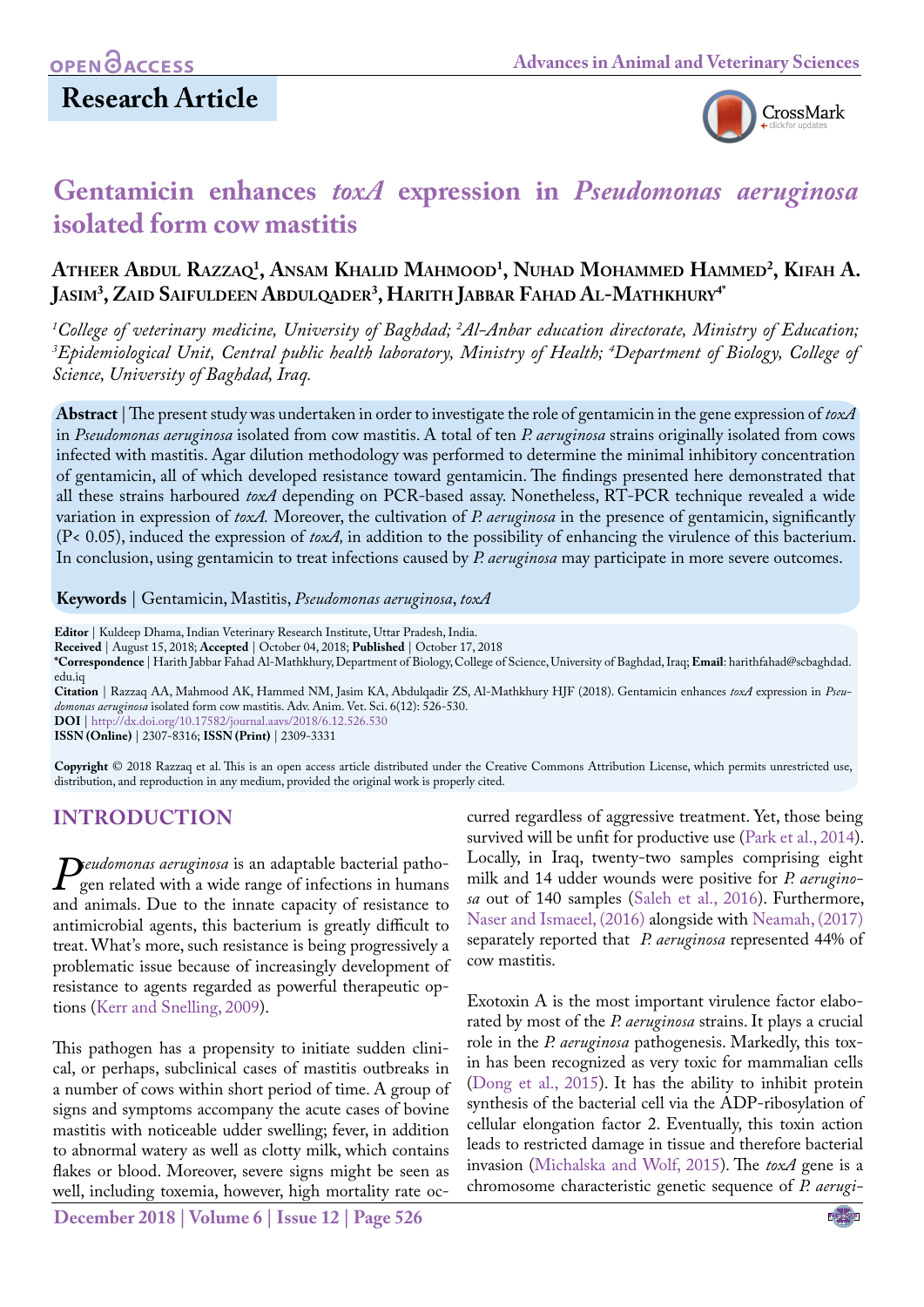*nosa* responsible for regulating exotoxin A synthesis, has been extensively used in molecular detection of *P. aeruginosa* [\(Dong et al., 2015\)](#page-3-3).

Subinhibitory concentrations of antibiotics are known to provoke extensive transcriptional changes in bacteria [\(Ohlsen et al., 1998](#page-3-5)), to our knowledge, this is the first report that investigating the influence of gentamicin at sub minimal inhibitory (sub MIC) on gene expression of *toxA*. Therefore, the main goal of this study is investigating the effect of gentamicin at sub MIC on the gene expression of *toxA* of *P. aeruginosa* isolated form cow mastitis.

### **Materials and Methods**

A total of ten *P. aeruginosa* isolates were obtained from microbiology laboratory, College of veterinary medicine, University of Baghdad. Originally, these isolates were isolated from milk samples obtained from mastitis-affected cows. Nevertheless, re-identification was accomplished using the conventional biochemical tests (Gram stain, lactose fermentation, catalase, oxidase, IMViC, motility, and hemolysis pattern) in addition to VITEK 2 compact and API 20NE (bioMe´rieux, France) identification systems.

#### **Determination of Minimum Inhibitory Concentration of Gentamicin**

Different concentrations of gentamicin  $(2 - q1024 \text{ µg/ml})$ were used to estimate the MIC following agar dilution method and the results were interpreted in accordance to the guidelines of [Clinical Laboratory Standards Institute](#page-3-6) [\(2016\),](#page-3-6) *P. aeruginosa* ATCC 27853was used as a quality control strain.

#### **Molecular Detection of** *ToxA*

In order to amplify a fragment of *toxA* (352 bp), the DNA was amplified in a thermal cycler (Bio rad, USA) using the primers (FP 5<sup>'</sup>-GGTAACCAGCTCAGCCACAT-3<sup>'</sup>, RP 5´-TGATG TCCAGGTCATGCTTC3´) [\(Banerjee](#page-3-7) [et al., 2017](#page-3-7)). Amplicon was visualized in 1.5% agarose gel electrophoresis.

#### **Culture Method**

Tryptone soy broth (TSB; HiMedia, India) with or without subinhibitory concentrations of gentamicin were inoculated with each isolate at concentration compatible to MacFarland  $(1-1.5 \times 10^{8} \text{ CFU/ml})$  at 37°C for 24 hr. thereafter, they were sent for RT-PCR study.

#### **Real-Time Quantitative Polymerase Chain Reaction**

Extraction of RNA was performed using protocol of TRIzol™ Reagent [\(Rio et al., 2010](#page-3-8)). cDNA was created following the manufacturer's instructions of the RT–PCR kit

**December 2018 | Volume 6 | Issue 12 | Page 527**

supplied byInvitrogen.

The gene (*toxA*) expression in *P. aeruginosa* culture was accomplished via RT-q PCR technique by Magnetic induction cycler (Bimolecular system, Australia) using primers listed in [Table 1.](#page-1-0) Nonetheless, the reaction mixture is demonstrated in [Table 2](#page-1-1). Control samples were created by using 10.5 µl nuclease-free water and no cDNA template. However, *16SrRNA* was employed to normalized the gene expression of *toxA*.

#### <span id="page-1-0"></span>**Table 1:** qPCR Primers used throughout this study (Goldsworthy 2008)

|         | Gene Primer Sequence (5' - 3')          |
|---------|-----------------------------------------|
| 16srDNA | F- ACCTGGACTGATACTGACACTGA              |
|         | R-GTGGACTACCAGGG-<br><b>TATCTAATCCT</b> |
| tox $A$ | F- GGAGCGCAACTATCCCACT                  |
|         | R-TGGTAGCCGACGAACACATA                  |

#### <span id="page-1-1"></span>**Table 2**: RT-qPCR reactants

| Reactant               | Volume (µl) |
|------------------------|-------------|
| iQ SYBR Green supermix | 12.5        |
| forward primer         |             |
| reverse primer         |             |
| nuclease-free water    | 9.5         |
| cDNA template          |             |

Reaction conditions for *16SrRNA* and *toxA* genes amplification were achieved as described by Goldsworthy (11). For every qPCR a plate read-out was taken after each cycle. Moreover, a melting curve using 1°C increments was also performed following the 40 cycles in order to determine that the correct gene was amplified.

The relative expression ratios were calculated by using the cycle threshold  $(C_t)$  of the *16SrRNA* as the calibrator  $(n$ -fold expression =  $2^{-\Delta C_t}$ , where  $\Delta C_t$  represents the difference between the  $C_t$  of the *toxA* and the  $C_t$  of the 16SrR-*NA*).

#### **STATISTICAL ANALYSIS**

Data were presented as the mean of three replicates ± standard error of the mean. The statistical significance of *toxA* gene expression differences between *P. aeruginosa* isolates was determined based on repeated analysis of variance (ANOVA) using the statistical program IBMSPSS version 25. *P* values of <0.05 were regarded as significant [\(Paulson, 2008\)](#page-3-9).

## **Results**

The identification was confirmed for all isolates included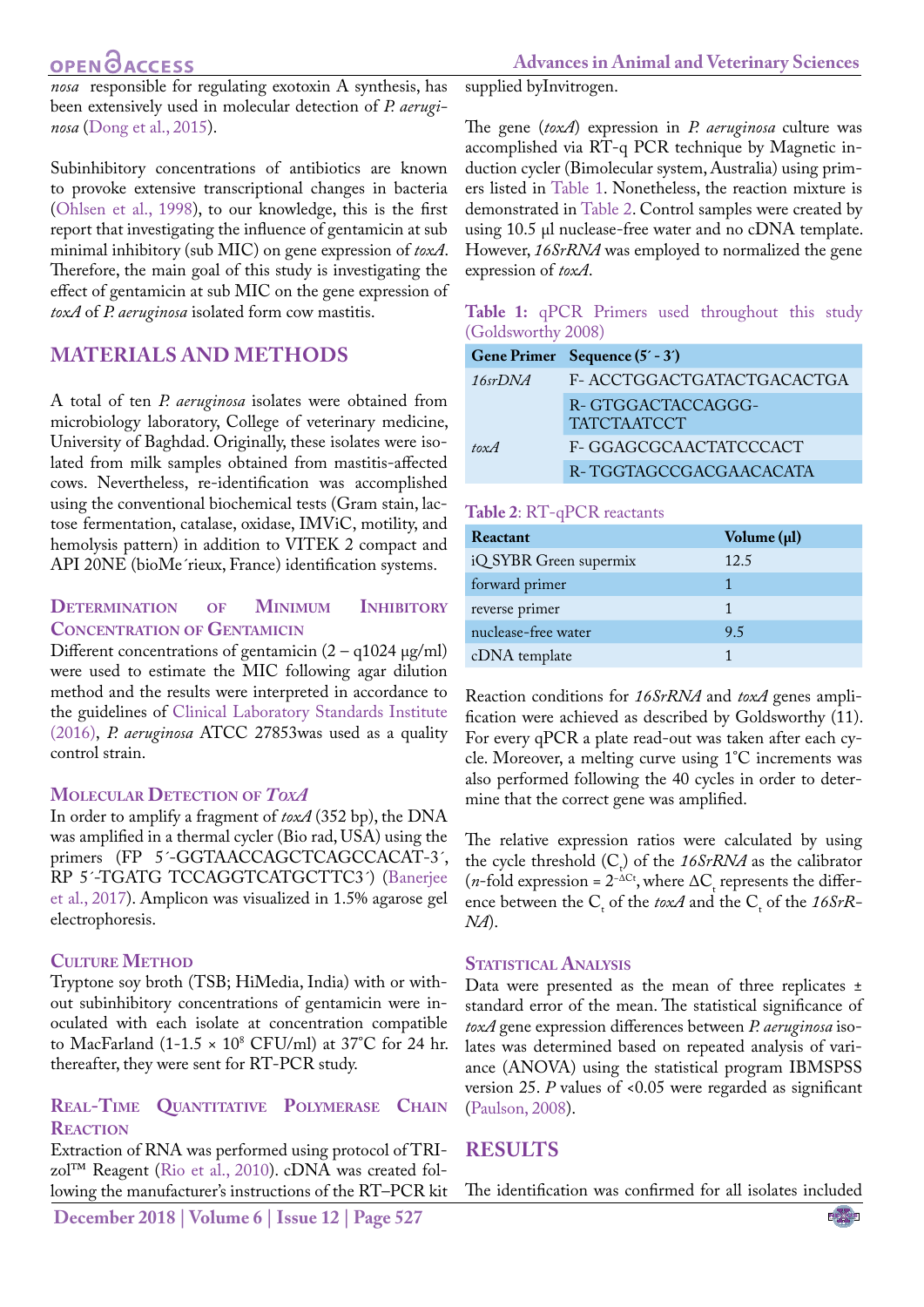in the present work depending on the results summarized in [Table 3](#page-2-0). In regard to MIC, all ten isolates were resistant to gentamicin (MIC  $\geq$  16 µg/ml) in accordance to CLSI breakpoints [\(Table 4](#page-2-1)).

<span id="page-2-0"></span>**Table 3**: Results of identification of study isolates.

| <b>Id</b>      | <b>Test</b>          | Result        |
|----------------|----------------------|---------------|
| 1              | Gram stain           | Negative      |
| 2              | MacConkey agar       | Pale colonies |
| $\overline{4}$ | Oxidase              | Negative      |
| 5              | Catalase             | Positive      |
| 6              | Indole Test          | Negative      |
| 7              | Methyl Red Test      | Negative      |
| 8              | Voges-Proskauer      | Positive      |
| 9              | Citrate Utilization  | Positive      |
| 10             | <b>Motility Test</b> | Positive      |
| 11             | $\beta$ Hemolysis    | Positive      |

<span id="page-2-1"></span>**Table 4**: MIC of gentamicin of *P. aeruginosa* isolates included in present work

| Isolate code    | $MIC$ $\mu$ g/ml |
|-----------------|------------------|
| P <sub>1</sub>  | 32               |
| P <sub>2</sub>  | 64               |
| P <sub>3</sub>  | 64               |
| P <sub>4</sub>  | 128              |
| P <sub>5</sub>  | 32               |
| <b>P6</b>       | 32               |
| P7              | 128              |
| P <sub>8</sub>  | 32               |
| P <sub>9</sub>  | 64               |
| P <sub>10</sub> | 64               |

The current findings revealed that all isolates of *P. aeruginosa* harboured *toxA* [\(Figure 1](#page-2-2)). Moreover, these ten isolates developed very low expression levels of mean  $C_t$  value of 28.0 ± 1.02.

*Pseudomonas aeruginosa 16SrRNA* displayed, similarly, moderate levels of expression, giving mean  $C_t$  values of  $22.93 \pm 0.67$ .

When *P. aeruginosa* isolates grown in the presence of gentamicin; *toxA* expression mean has increased significantly (P< 0.05) over their spouses before the addition of gentamicin. Fold change ranged from  $5.11 - 323.36$  and it varied significantly ( $P < 0.05$ ) among the isolates as it is depicted in [Figure 2](#page-2-3).



**Figure 1:** Visualization of *toxA* gene (352 pb) by 1.5% agarose gel analysis. The shown bands are representative of PCR products amplified from *P. aeruginosa* (lanes 1 -10), negative control (lane N), lane M represents 100 bp DNA ladder.

<span id="page-2-2"></span>

<span id="page-2-3"></span>**Figure 2:** Fold change of *toxA* gene expression levels in *P. aeruginosa* isolates from bovine mastitis. P= 4.56  $\times$  10<sup>-</sup> <sup>21</sup>, LSD<sub>0.05</sub> = 13.008. Columns with similar letter have insignificant differences. Error bars represent standard error of mean.

### **Discussion**

Observational data investigated the correlation between virulence and antibiotic resistance has established a simultaneous rising of both of them ([Schroeder et al., 2017\)](#page-4-1). However, the current findings are in agreement with a study done by [Neamah, \(2017\)](#page-3-2) as he stated the *toxA* was detected in all *P. aeruginosa* strains that isolated from cow mastitis. While, [Raziq, \(2017\)](#page-3-10) has detected *toxA* gene in 84% of the isolates.In compatible with our results, [Baner](#page-3-7)[jee et al. \(2017\)](#page-3-7) in a study done in South Bengal reported that,nearly, 5.4% of bovine subclinical mastitis were due to *toxA* containing *P. aeruginosa*.

Markedly, the link between toxin production and antibi-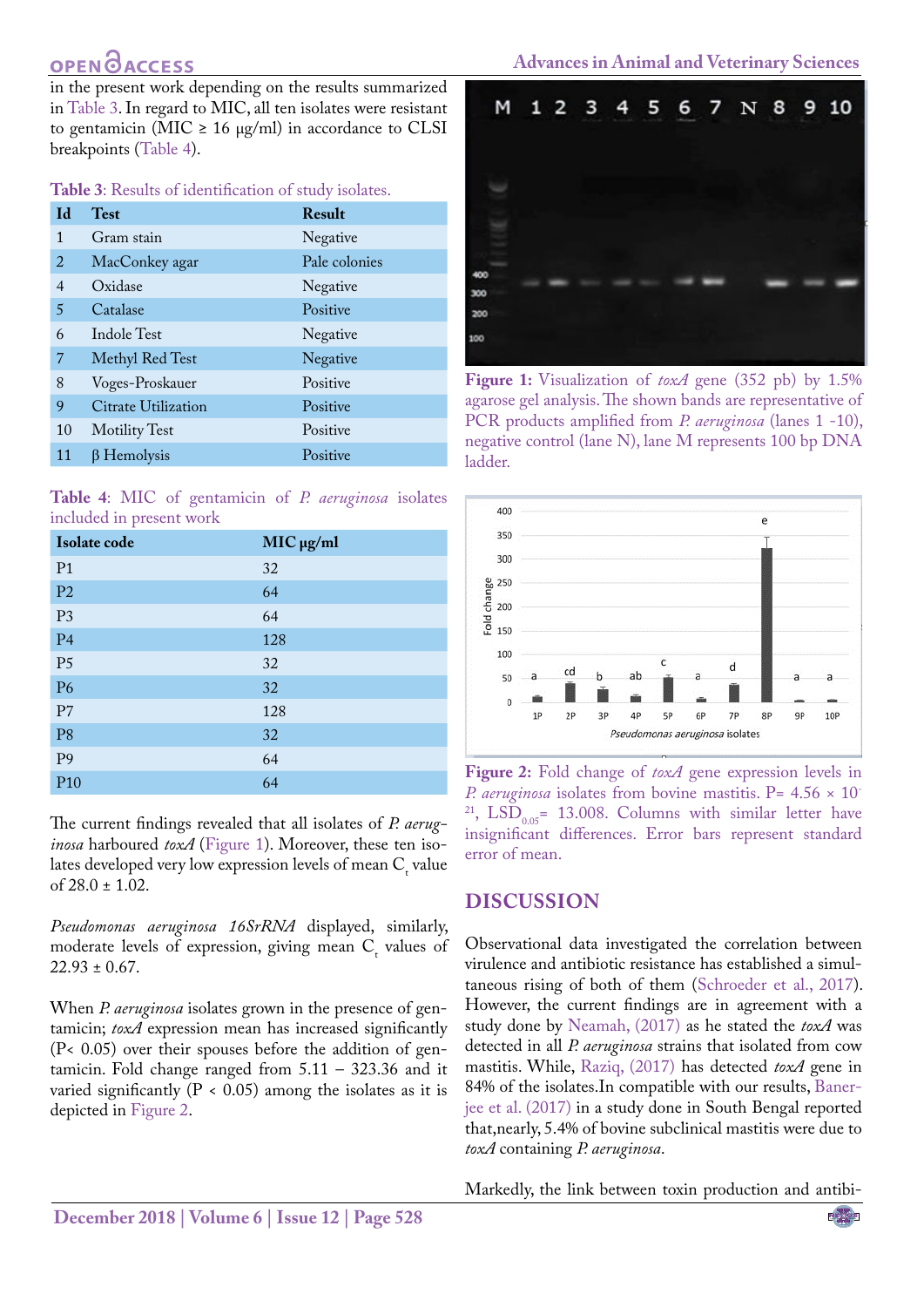otic resistance has been analyzed by many authors. [Ohlsen](#page-3-5) [et al. \(1998\) d](#page-3-5)emonstrated that some methicillin-resistant *S. aureus* isolates produced up to 30-fold more alpha-toxin in the presence of 10 mg of methicillin per ml than in its absence. The authors explained such an interaction may induce signal transduction mechanisms, resulting in activation of the *hla* promoter. However, it cannot be explained by increased levels of the regulatory molecule RNA III. Moreover, [Tofik \(2011\)](#page-4-2) confirmed that toxin production by *S. aureus* in the presence of oxacillin was significantly up-regulated. Another hypothesis was adopted by [Kim](#page-3-11)[mitt et al. \(2000\)](#page-3-11), SOS-inducing antimicrobial agents, particularly the quinolones, trimethoprim, and furazolidone, were shown to induce toxin gene expression.

The regulatory mechanisms govern the interconnection between virulence determinants and genes responsible for the antibiotic resistance is highly complicated. Occasionally these mechanisms are believed of as distinct events. Yet, form the genetic point of view, such regulatory mechanisms are interweaved and connected. Frequently, the expression of antibiotic resistance genes can be influenced by the regulatory mechanisms of virulence determinants and vice versa. Unluckily, the host can affect this gene regulation directly or indirectly via many forms. Of these, stress response, environmental sensing, post-transcriptional modifications, ribo-regulation, multi-networks of regulation, and formation of biofilm govern by quorum sensing [\(Schroeder et al., 2017\)](#page-4-1).

## **Conclusion**

The findings demonstrated in the present work confirmed that growing *P. aeruginosa* in the presence of gentamicin induced *toxA* expression and might enhance the virulence of this pathogen; upon that, including gentamicin in the treatment regimen of infections caused by *P. aeruginosa* might severely worsen the outcomes.

### **Acknowledgements**

The authors would like to thank the workers in the microbiology laboratory, College of veterinary medicine, University of Baghdad for their kind cooperation in providing the bacterial isolates.

## **Conflict of interests**

No conflict of interest.

## **Authors contribution**

#### **Atheer Abdul Razzaq, Ansam Khalid Mahmood, and**

**Nuhad Mohammed Hammed:** Sample collection, and manuscript preparation.

**Kifah A.Jasim and Zaid Saifuldeen Abdulqader:** Measurements, Acquisition and Analysis of data.

**Harith Jabbar Fahad Al-Mathkhury:** Study conception and design, Interpretation of data and Drafting of manuscript.

All authors read and approved the final manuscript.

### **References**

- <span id="page-3-7"></span>• Banerjee S, Batabyal K, Joardar SN, Isore DP, Dey S, Samanta I, Samanta TK, Murmu S (2017). Detection and characterization of pathogenic *Pseudomonas aeruginosa* from bovine subclinical mastitis in West Bengal. India. Vet. World. 10: 738-742. [https://doi.org/10.14202/](https://doi.org/10.14202/vetworld.2017.738-742 ) [vetworld.2017.738-742](https://doi.org/10.14202/vetworld.2017.738-742 )
- <span id="page-3-6"></span>• Clinical and Laboratory Standards Institute (2016). Performance Standards for Antimicrobial Susceptibility Testing, M100S, 26th edition. 26 ed. Wayne, PA 19087 USA: Clinical and Laboratory Standards Institute.
- <span id="page-3-3"></span>• Dong D, Zou D, Liu H, Yang Z, Huang S, Liu N, He X, Liu W, Huang L (2015). Rapid detection of *Pseudomonas aeruginosa* targeting the *toxA* gene in intensive care unit patients from Beijing, China. Front. Microbiol. 6: 1100. [https://doi.](https://doi.org/10.3389/fmicb.2015.01100 ) [org/10.3389/fmicb.2015.01100](https://doi.org/10.3389/fmicb.2015.01100 )
- • Kerr KG, Snelling AM (2009). *Pseudomonas aeruginosa*: A formidable and ever‐present adversary. J. Hosp. Infect. 73: 338-344[. https://doi.org/10.1016/j.jhin.2009.04.020]( https://doi.org/10.1016/j.jhin.2009.04.020 )
- <span id="page-3-11"></span>• Kimmitt PT, Harwood CR, Barer MR (2000). Toxin gene expression by shiga toxin-producing *Escherichia coli*: the role of antibiotics and the bacterial SOS response. Emerg. Infect. Dis. 6: 458-65. [https://doi.org/10.3201/eid0605.000503](https://doi.org/10.3201/eid0605.000503 )
- <span id="page-3-4"></span>• Michalska M, Wolf P (2015). *Pseudomonas* Exotoxin A: optimized by evolution for effective killing. Front. Microbiol. 6: 96[3. https://doi.org/10.3389/fmicb.2015.00963](. https://doi.org/10.3389/fmicb.2015.00963 )
- <span id="page-3-1"></span>• Naser HH, Ismaeel G (2016). Detection of some aminoglycosides antimicrobial resistance genes in *Pseudomonas areugenosa*  cultured from mastitic milk cow Kufa J. Vet. Med. Sci. 7: 24-32.
- <span id="page-3-2"></span>• Neamah AA (2017). Molecular Detection of virulence factor genes in *Pseudomonas aeruginosa* isolated from human and animals in Diwaniya province. Kufa J. Vet. Med. Sic. 8: 218- 230.
- <span id="page-3-5"></span>• Ohlsen K, Ziebuhr W, Koller KP, Hell W, Wichelhaus TA, Hacker J (1998). Effects of subinhibitory concentrations of antibiotics on alpha-toxin (*hla*) gene expression of methicillin-sensitive and methicillin-resistant *Staphylococcus aureus* isolates. Antimicrob. Agents Chemother. 42: 2817- 23. [https://doi.org/10.1128/AAC.42.11.2817](https://doi.org/10.1128/AAC.42.11.2817 )
- <span id="page-3-0"></span>• Park HR, Hong MK, Hwang SY, Park YK, Kwon KH, Yoon JW, Shin S, Kim JH, Park YH (2014). Characterisation of *Pseudomonas aeruginosa* related to bovine mastitis. Acta. Vet. Hung. 62: 1-1[2. https://doi.org/10.1556/AVet.2013.054](. https://doi.org/10.1556/AVet.2013.054 )
- <span id="page-3-9"></span>• Paulson DS (2008). Biostatistics and Microbiology: A survival Manual. USA: Springer Science +Business Media.
- <span id="page-3-10"></span>• Raziq AH (2017). Molecular Study of Two Virulence Genes of *Pseudomonas aeruginosa*, The Oxa 10 and Tox a with The Comparisons of The Relevant Sequences. Med. J. Babyl. 14: 28-38.
- <span id="page-3-8"></span>• Rio DC, Ares M Jr, Hannon GJ, Nilsen TW (2010). Purification